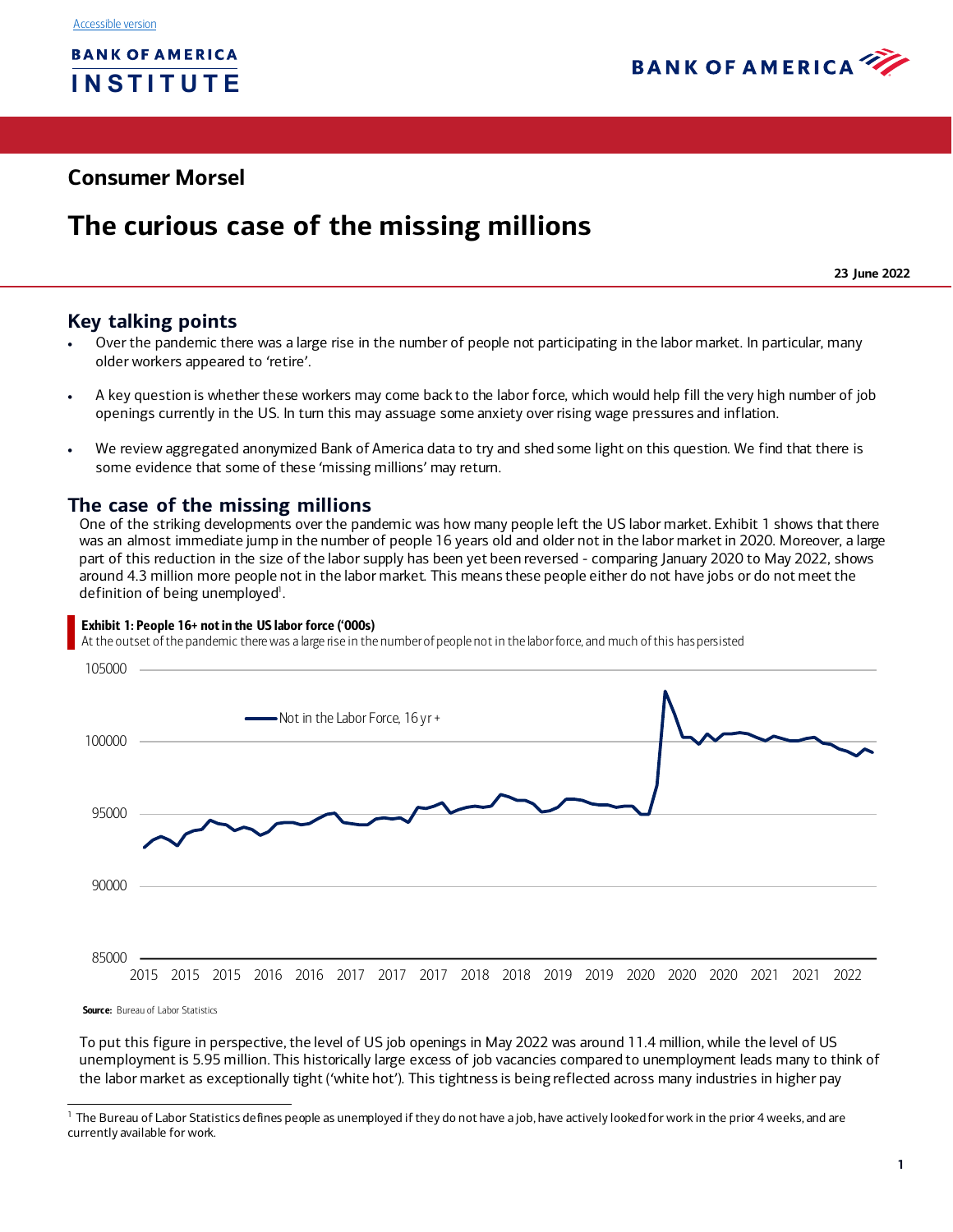growth and is one of the key considerations behind the Federal Reserve raising its policy rate, as the labor market could be one important and growing source of inflationary pressure even as more immediate energy price surges abate.

Relative to this imbalance between demand and supply in the labor market the large rise in those not in the labor force is a very significant number. Were there to be a complete reversal and the labor force were boosted by 4 million then the degree of imbalance labor demand and supply could be much less, though ultimately this would also depend on whether the skills of those entering the labor force were a good match for the available vacancies. A less 'tight' labor market would then have implications for wage growth and potentially monetary policy.

It is very important to understand whether the rise in those not in the labor market is a temporary or permanent feature and whether those people who appear to have exited the labor force may re-enter it. When we look across different categories we see that the rise in those not in the labor force appears to be due to rising inactivity in both male and females. Bu[t Exhibit 3](#page-1-0) illustrates those not in the labor force appear to be mainly amongst people saying that they 'do not want a job now'. While this does not preclude them changing their minds in the future, the implication here is perhaps this group may prove more tricky to tempt back to work.





Do not want a job now Want a job

<span id="page-1-0"></span>Exhibit 3: Breakdown of those (16+) not in the labor force by

**Source:** Bureau of Labor Statistics

 $\Omega$ 

But the key characteristic in those exiting the labor market is really ag[e. Exhibit 4](#page-1-1) shows that the rise in the number of people not in the labor market is largely concentrated in older age groups. In particular, people aged above 60 have seen a pronounced rise in those not in the labor market.



<span id="page-1-1"></span>Exhibit 4: Breakdown of those not in the labor force by age range ('000s), change May 2019-May 2022 The rise in those not in the labor forecast reflects increases in older workers leaving the labor market

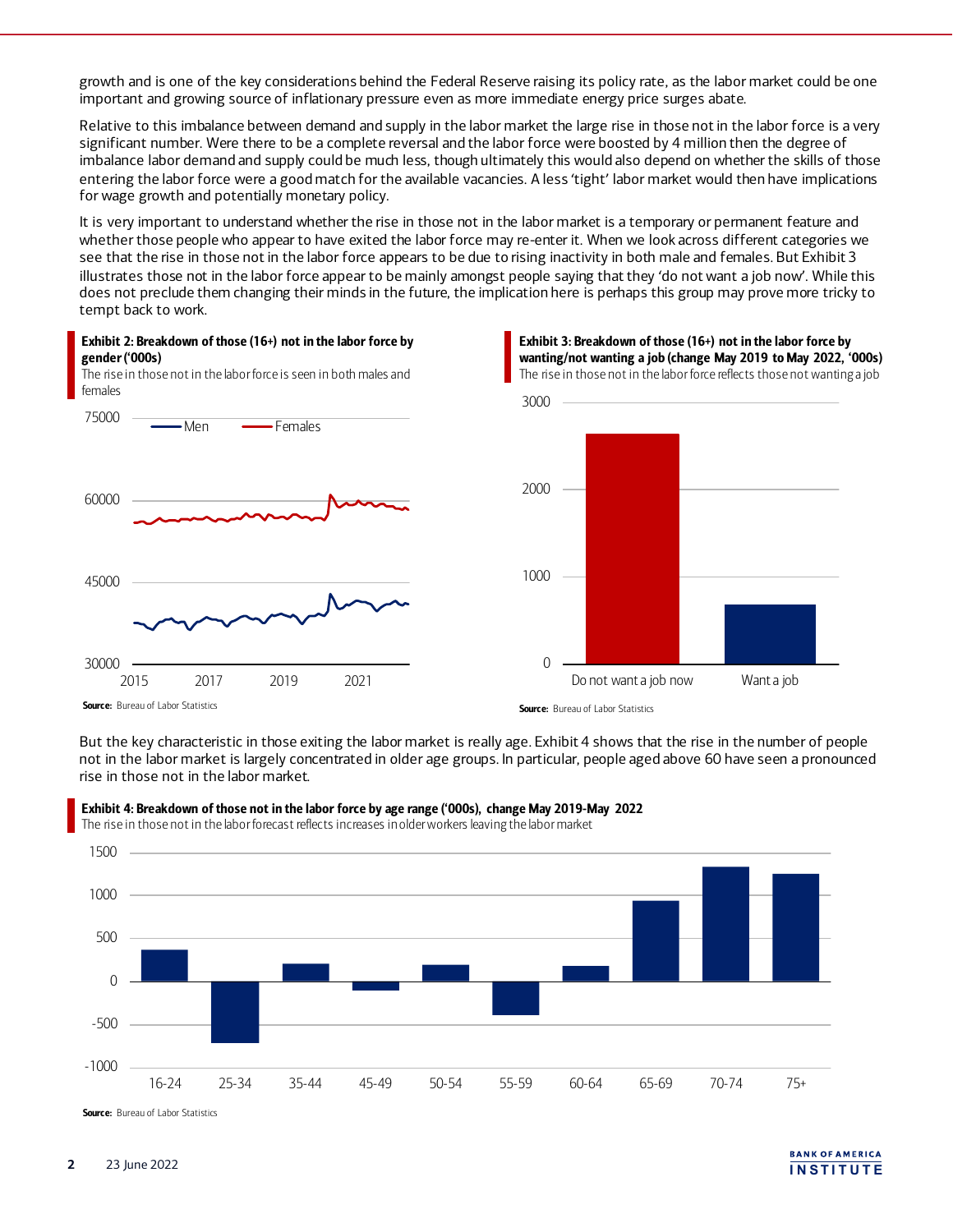This increase in the numbers of older workers leaving the labor force is not just the consequence of an aging population raising the absolute numbers of people in these categories. Rather, a[s Exhibit 5](#page-2-0) shows, the participation rate (defined as the percentage of a given population either working or unemployed) has also declined.

#### <span id="page-2-0"></span>Exhibit 5: Participation rate for those aged 55+

There has been a drop in the participation rate of those aged over 55 at the outset of the pandemic which has not been reversed



## **Will people 'unretire'?**

One hypothesis for these labor market developments over the pandemic is that some older workers decided it was a good time to retire earlier than they might otherwise have done. For example, they may have been concerned about potential ongoing exposure to covid in their workplace, or they may have found that the uncertainty surrounding working from home did not make them inclined to continue looking for work. Another set of possible reasons could be that financially a set of these older workers had seen significant asset price appreciation in their equity and housing wealth and therefore decided they could 'afford' to retire.

Recent research by e Castro (2021) <sup>2</sup> uses the Bureau of Labor Statistics Current Population Survey in order to document that more than half of the 4 million departures from the labor force can be explained by workers reporting that they are retired. While the share of retired in the US population increased from 2008, from 15.5 percent to 18.3 percent in 2019, the share accelerated rapidly during the pandemic to 19.3 percent in August 2021.

We review aggregated and anonymized Bank of America data to provide more insight on some of these questions. The data potentially allows us to better understand what employment, income, spending and asset positions lead people to make key decisions on their labor market participation. In this piece we focus on the retirement question and try and see if there is any evidence that people's decisions to leave the labor market may be temporary.

In Bank of America customer data it is possible to identify direct debit (ACH or automated clearing house) payments that reflect employment. It is however less easy to identify whether someone is not in employment but available and searching for work and therefore unemployed. Unemployment insurance claims themselves may not be a good indicator. For one some people receiving unemployment insurance may not be 'active' in the labor market. For another there will be people who are not eligible or are not receiving unemployment insurance who are in the labor market and actively looking for work.

So in our analysis we concentrate on those who are employed in the aggregated and anonymized Bank of America dat[a. Exhibit 6](#page-3-0) and [Exhibit 7](#page-3-1) illustrates our internally derived employment rates (blue line) and the official Bureau of Labor Statistics (BLS) participation rates for the 25-54 and 55+ age groups. Overall it appears that the broad profiles of these two series track closely. Note the levels of the rates are not the same and we would not expect them to be, as the internal 'employment rates' will not include the unemployed and may also miss some forms of payments for employment which are more ad-hoc or cash based. Moreover, the internal Bank of America data captures a large sample of the American population but will likely not be totally representative.

<sup>&</sup>lt;sup>2</sup> E Castro, 'The Covid Retirement Boom', (2021) Federal Reserve Bank of St Louis.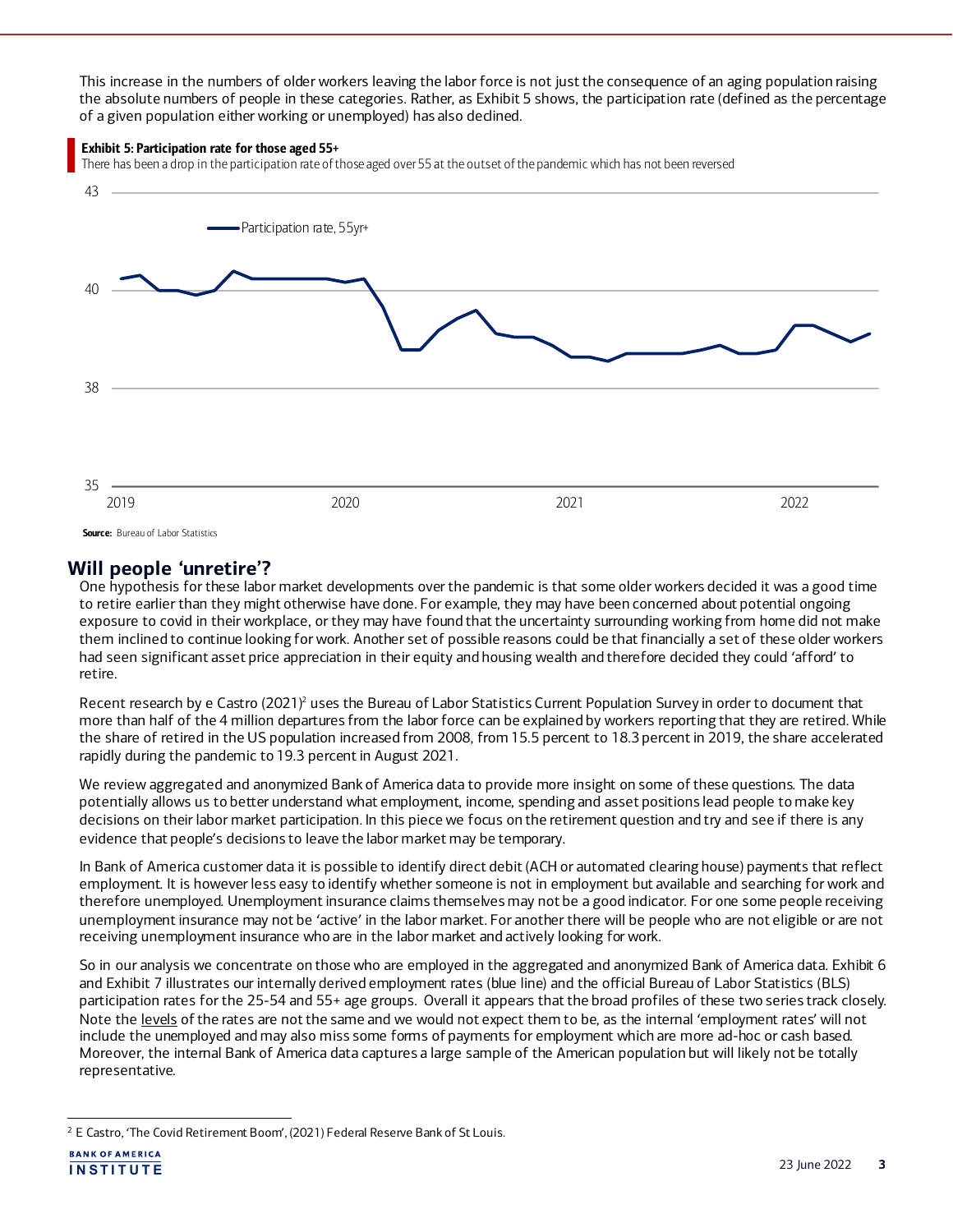#### <span id="page-3-0"></span>Exhibit 6: BLS 25-54 year old participation rate and employment rate derived from internal Bank of America data (%)

BLS participation rate data and Bank of America internal 'employment rate' track closely for the 25-54 year old cohort



#### <span id="page-3-1"></span>Exhibit 7: BLS 55+ year old participation rate and employment rate derived from internal Bank of America data (%)

The 55+ year old cohort data for BLS participation rate and Bank of America internal 'employment rate' also follow each other



Source: Bureau of Labor Statistics, Bank of America Internal Data

## **No sign of an increase in older claimants**

To the extent older workers are making a more permanent decision to retire from the labor force, it is reasonable to expect that they would exercise the option to start collecting Social Security when eligible. Retirement benefits can be taken as early as 62 years old, although this involves a reduction in the size of the monthly benefit. For those born between 1943 to 1954, full retirement benefits can be taken at 66; the age increases gradually for those born between 1955 and 1960 and 2 months until it reaches 67, and for those born thereafter full benefits are payable at 67. It is possible to delay retirement beyond the age where full benefits are paid up to start when 70 years old, with a rise in benefits for the delay.

Someone claiming retirement benefits from age 62 can apply for a 'withdrawal of benefits' but this is only possible once and it must happen within 12 months of the first benefit claim. And while it is also possible to work and also receive social security for every extra dollar in employment income a relatively large proportion of social security is withdrawn. For these reasons it appears relatively unlikely someone only temporarily dropping out of the labor market over the pandemic period would start to claim retirement benefits. Their incentive would likely be to delay claiming in the anticipation of re-entering the labor market and earning a higher eventual retirement benefit.

It is conceivable that the pandemic had a significant impact on key drivers of the decision to retire and start collecting social security benefits. In particular, the greater vulnerability of older workers to the pandemic, combined with increased needs of their own children to provide child care for grandchildren, have significantly increased the cost of working. Moreover, significant increases in home prices and asset prices observed at least through early 2022, might have created net worth that reduced the need for incremental saving through continued work.

To study this question, we identify customers in the aggregated and anonymized Bank of America data who are receiving social security payments. A feature of the social security system that makes this a useful route to identify people's retirement choices is the ability to take benefits at different ages, as described above.

When we look at the proportion of customers receiving social security benefits in our data across age ranges where the retirement choice and the possibility of taking retirement benefits is relevant. We do not see any sign over the pandemic or more recently that there has been a risen in the proportion of people receiving these benefits. This conclusion is in line with related work by Quinby, Rutledge, and Wettstein  $(2021)^3$  who document there has been no evidence of increase in benefit applications from the Social Security Administration.

<sup>&</sup>lt;sup>3</sup> See "How has COVID-19 Affected Older Workers Labor Force Participation," Center for Retirement Research, Boston college.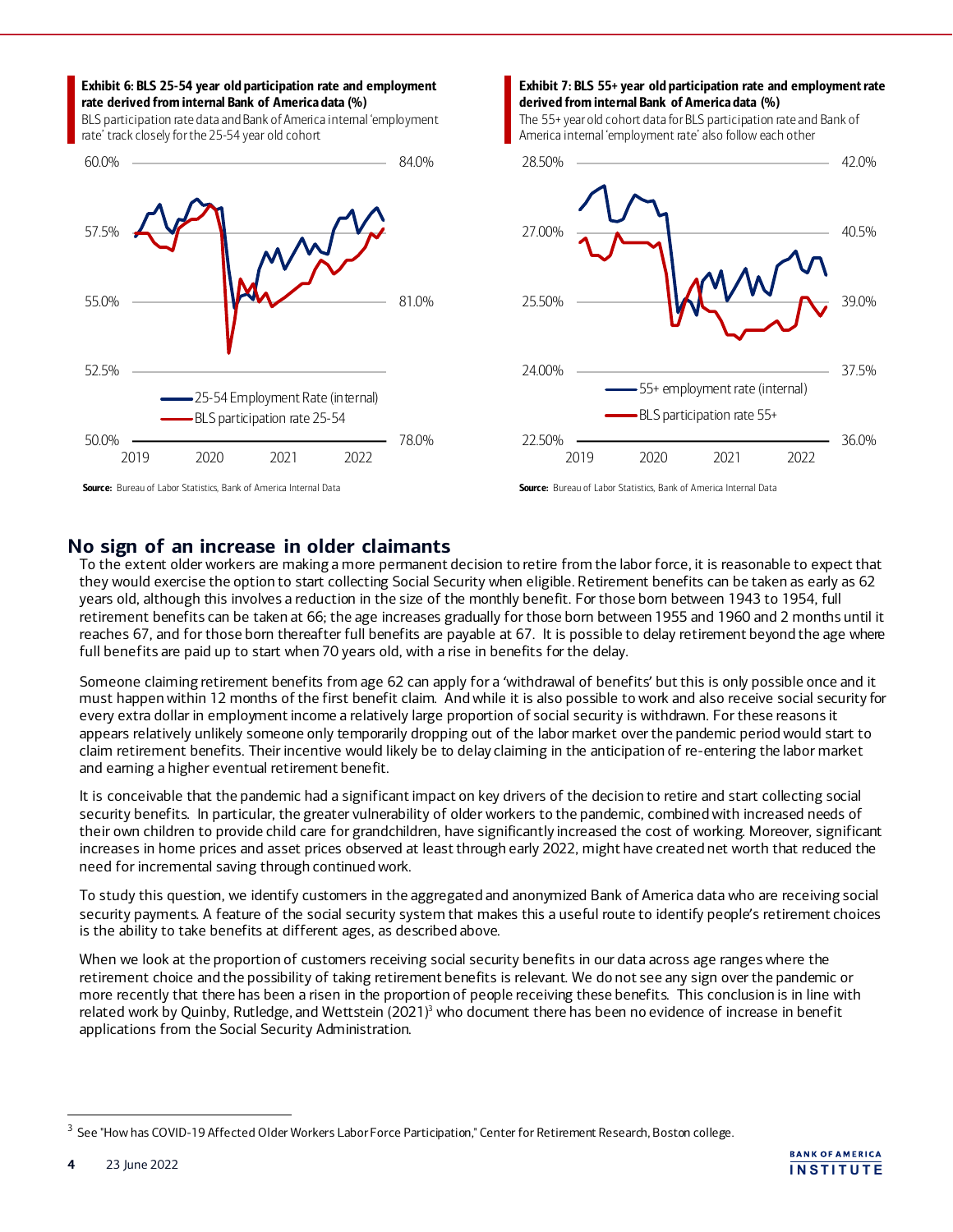[Exhibit 8](#page-4-0) shows that the percentage of people aged over 55 and older in Bank of America data receiving social security appears, if anything, to be declining rather than any sign of an increase



Source: Bank of America Internal Data

January 2021 social security payments were made in December 2020 due to 3rd of the month being a Sunday. We smooth through the drop for this to avoid a downward spike in the data, indicated by dotted line

Looking at a narrower set of age ranges[, Exhibit 9](#page-4-1) plots the proportion of those aged 55+ social security recipients broken out by 55-64, 65-74 and 75+ age groups. We do this for each May over the last four years as the data can be seasonal. There appears little evidence of a shift to younger recipients- while there did appear to have been some rise in the 65-74 age group between 2019 and 2021, this now has dropped back.

<span id="page-4-1"></span>

There is little sign that over the pandemic that social security recipients above 55 tended to claim earlier

<span id="page-4-0"></span>Exhibit 8: Share receiving social security and the participation rate for those aged 55+



Source: Bank of America Internal Data

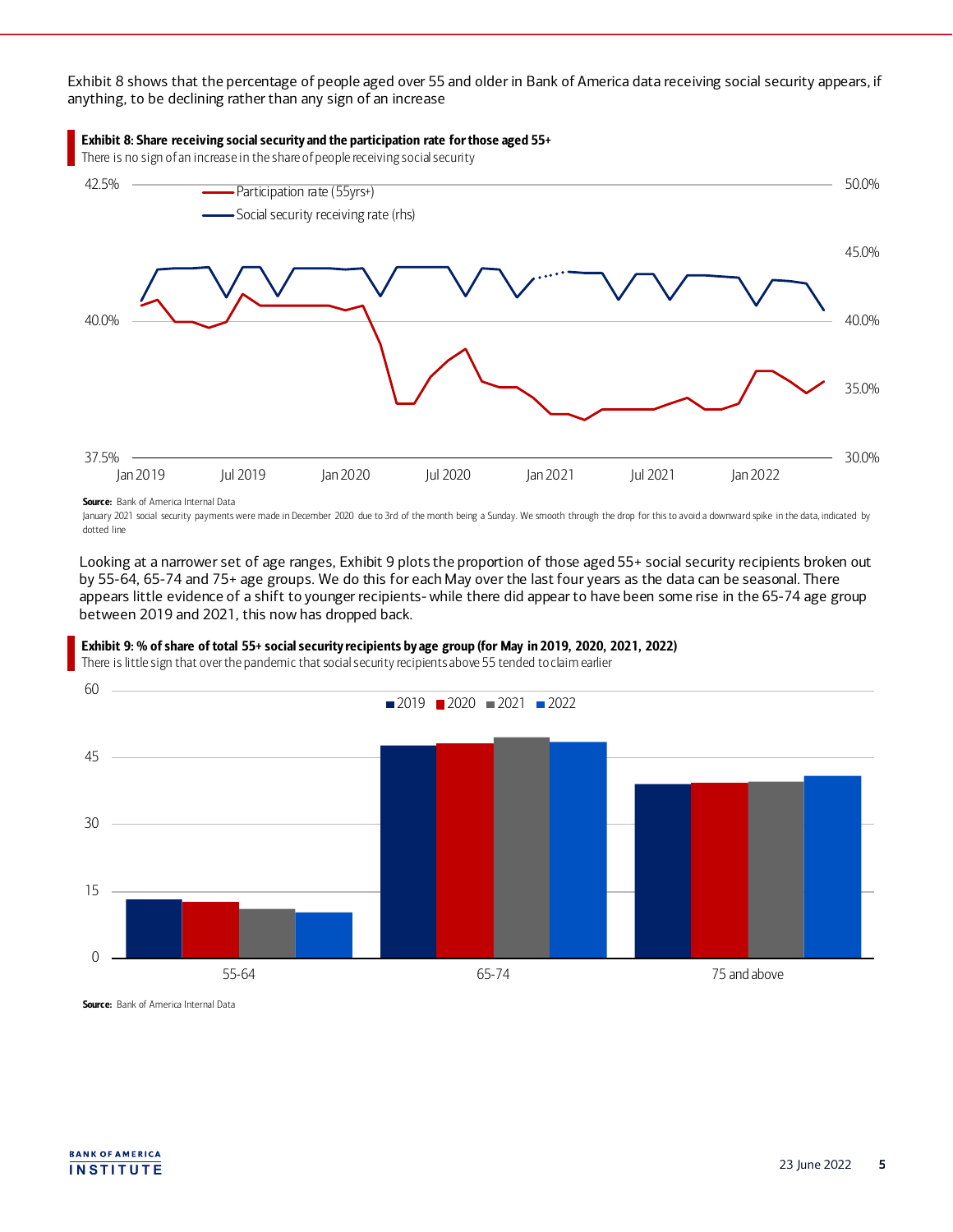## **The missing millions may return**

Overall, there therefore appears little evidence in the aggregated anonymized data that an increased proportion of people made a deliberate decision to permanently retire and claim social security over the pandemic, despite the drop in labor market participation observed. What are the implications from this?

For one, it could mean those leaving the labor market only decided to do so on a temporary basis and intend to re-enter it. This could mean that the current very high amount of job openings in the US could be at least partly filled from this source of labor supply, without exacerbating the inflation problem. That said, it is perhaps surprising that these people have not shown more sign of re-entering the labor market to date, especially given occupations in demand have been attracting higher wages.

It is also likely broader economic conditions over the pandemic have had an impact on the financial condition of older workers and their decision when to retire. Through the end of 2021 there was a significant increase in home values and equity prices that increased the net worth of older workers. These factors may have tended to either incentivize some older workers to remain outside the labor market even if they had not made a retirement decision.

But our data indicates many of the older workers outside of the labor market will not have started claiming for social security yet. And recent developments, such as the rapid increase in inflation, the declines in equity markets this year and the increases in mortgage rates, may well encourage some workers to rejoin the labor market and further postpone the decision to permanently retire.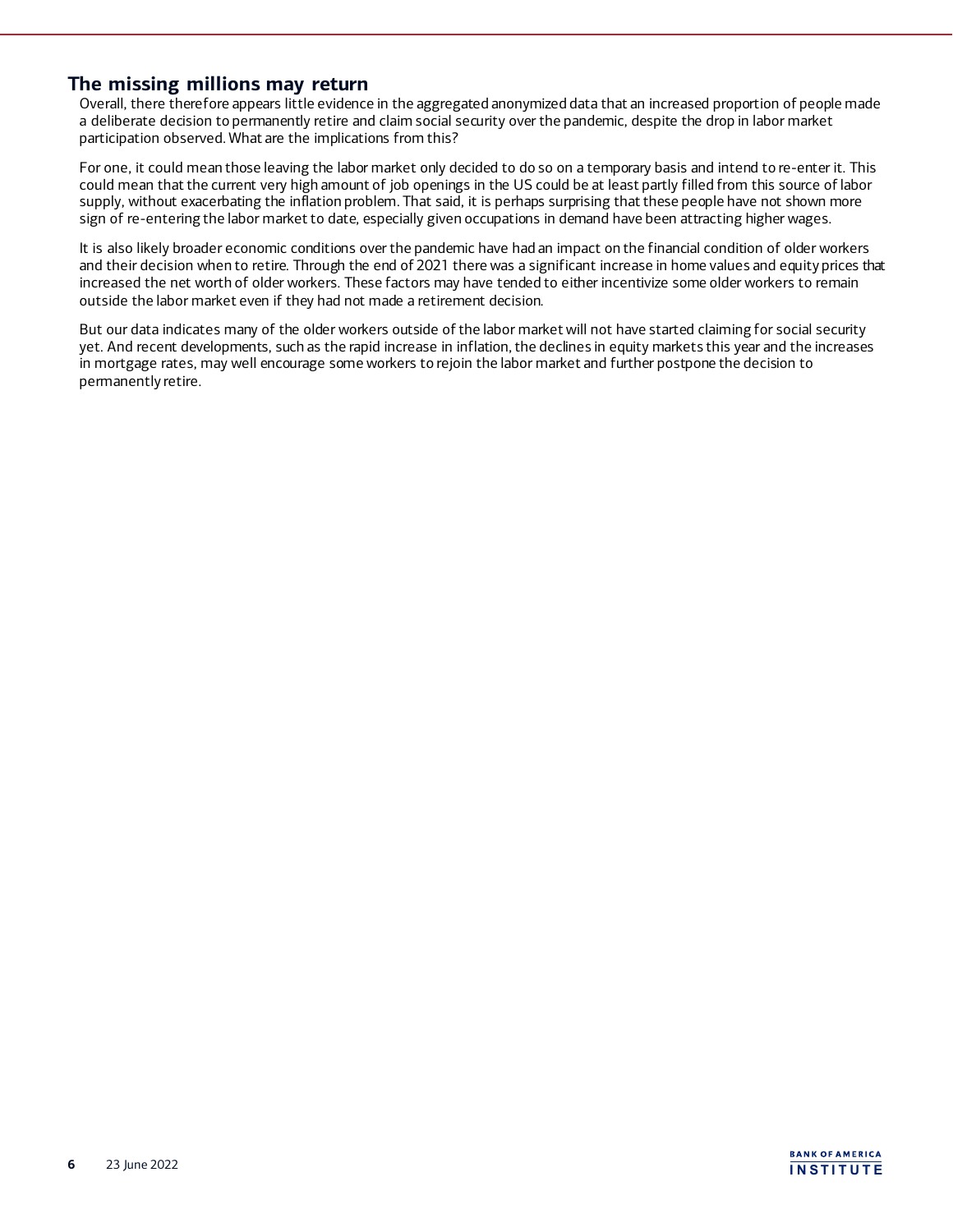# **Contributors:**

## **David Tinsley**

Senior Economist, Bank of America Institute

## **Sources:**

### **Adam Ashcraft**

Senior Quantitative Finance Manager, Global Risk Analytics

### **John Lu**

Senior Quant Research Associate, Global Risk Analytics

#### **Methodology**

Selected Bank of America ("BAC") transaction data is used to inform the macroeconomic views expressed in this report and should be considered in the context of other economic indicators and publicly available information. In certain instances, the data may provide directional and/or predictive value. The data used is not comprehensive; it is based on aggregated and anonymized selections of Bank of America data and may reflect a degree of selection bias and limitations on the data available.

The direct deposit data based on the BAC internal data is derived by anonymizing and aggregating direct deposit data from Bank of America consumer deposit accounts in the US and analyzing that data at a highly aggregated level. Additional information about the methodology used to aggregate the data is available upon request.

Additional information about the methodology used to aggregate the data is available upon request.